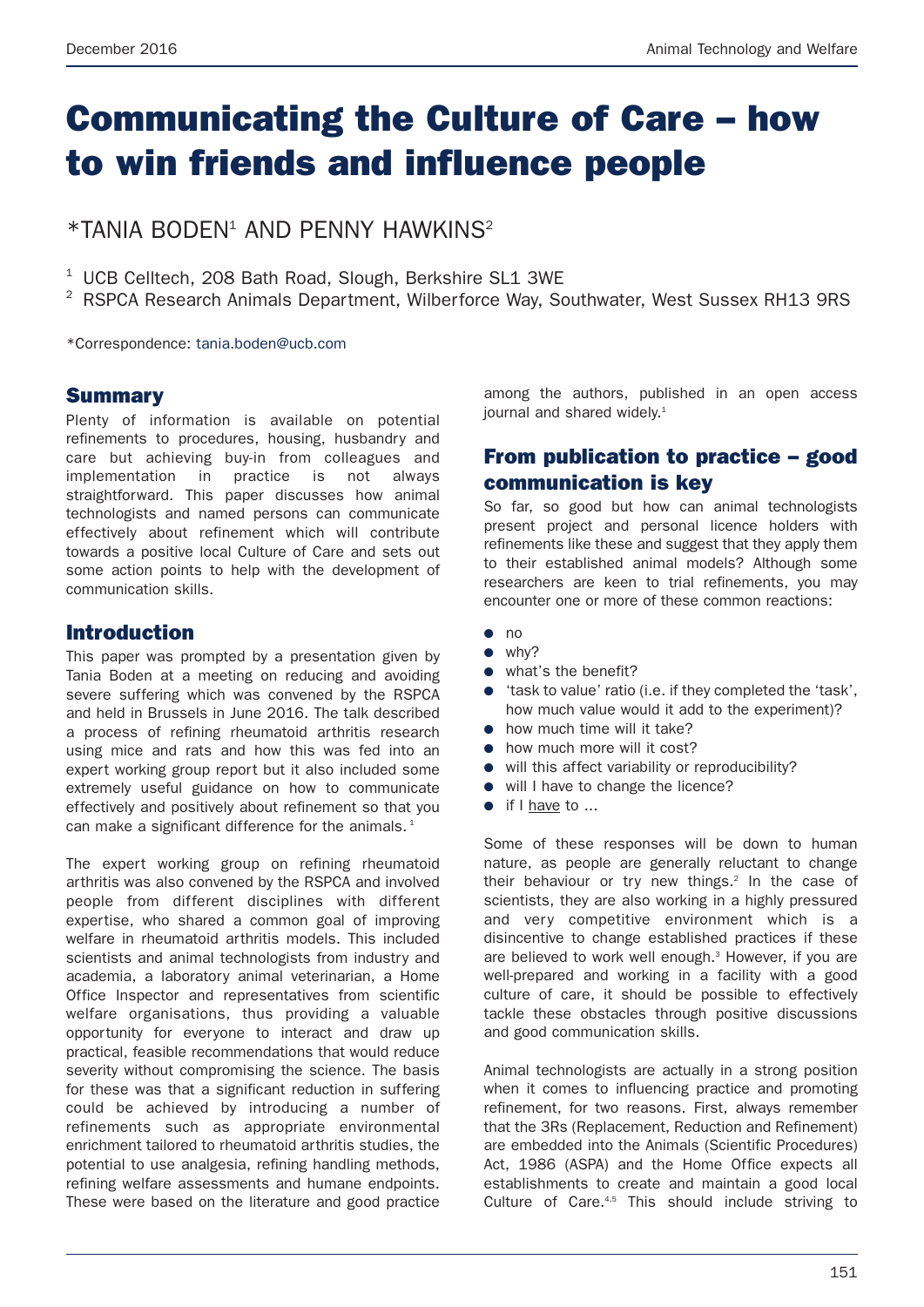achieve good practice with respect to all aspects of every animal's lifetime, through discussion and agreement with all stakeholders. There should be an ongoing dialogue to reflect new knowledge about animal welfare, refinement and the 3Rs, which can only be successful if everybody works towards a common goal. Everyone should feel free to initiate discussions without having to ask permission which creates a better Culture of Care for people and animals alike.

Secondly, animal technologists often have a sound basis for promoting refinement because they frequently access information on 3Rs initiatives such as websites, meetings and presentations, in addition to their training which includes animal welfare, 3Rs and ethics components.<sup>6</sup> The technologist's role within an organisation often includes working with and caring for a wide range of animals, at different ages, different sexes and of different strains, used in different procedures. Animal technologists therefore gain knowledge based on a wide variety of observations and interactions, along with a sound theoretical background of animal biology and welfare.<sup>7</sup>

## **A ten point plan**

Despite the above, it is sometimes difficult to persuade researchers to change their protocols and apply refinements (especially with established animal 'models') as they fear this will affect their results. However, constructive discussion can help to identify whether objections are perceived or real and how to move forward. Good preparation will help you to make your case. Here is a ten point plan for successful persuasion:

- 1. **Do some background reading,** so that you know some more about the science. This helps to promote mutual respect of one another's work between scientists and animal technologists. For example, you could review project licences and see whether there are any areas that you could discuss and suggest improvements. Check scientific papers and welfare websites for ideas and initiatives or note down your own ideas. Your Named Information Officer should be able to help you with this.
- 2. **Start a conversation**, rather than confronting. This does not have to be a formal conversation; it could be within the laboratory, animal rooms, canteen or the car park! Do not confront people with the latest welfare journal papers and demand to know why they haven't instigated the newest practices; the idea is to create a culture in which chatting about welfare is normal and everybody feels comfortable doing so. Show your interest; chat to the researcher and ask them to explain their project and its objectives – you might be surprised how keen they are to discuss their experiments and the science behind them. Then you can discuss refinements ...
- 3. **Think about the questions you may be asked.** All scientists will have questions or concerns about the effects of refinements on their experiments; some examples are in the list of common reactions above. Considering in advance how you might respond to these will help you to keep the conversation flowing and sell the idea of implementing refinement. Remember the legal and ethical imperative to implement refinement too; adequate resource should be made available by the establishment or funding body.
- 4. **Be enthusiastic** about the refinements you are suggesting – this is often catching! If you are excited about what you might achieve together, you are more likely to have an upbeat conversation which will end with a positive result.
- 5. **Reiterate the positives.** It is widely accepted that better welfare means better science and implementing Refinement (and the other 3Rs) also often leads to financial savings or more effective use of resources. Talk about all the benefits associated with the 3Rs and point out that small changes can make big differences.
- 6. **Offer to work together.** Volunteer your assistance to implement any changes, keep logs of animal behaviour as a way of evaluating refinements or liaise with named persons regarding any changes.
- 7. **End with an agreement.** Even if you only agree to discuss things further, you have achieved a tacit acknowledgement that there may be room for improvement. Do not give up!
- 8. **Review any changes.** Always explore what worked, what did not and what might work if some changes are made. This should be an ongoing process and it maps on to Animal Welfare and Ethical Review Body (AWERB) tasks such as following the development and outcome of projects.4,5

#### **Use your AWERB**

There are several AWERB tasks that should help you promote the Culture of Care and communicate about refinement. For example, AWERBs should:

- support named persons and other staff dealing with animals, on animal welfare, ethical issues and provision of appropriate training;
- help to promote a Culture of Care;
- promote awareness of animal welfare and the Three Rs and
- provide a forum for discussion and development of ethical advise to the establishment licence holder on all matters related to animal welfare, care and use.

If you are an active member of your AWERB, you can also help it to advise staff on animal welfare and the application of the Three Rs; follow the development and outcome of projects (including implementation of refinement) and review processes for monitoring welfare.<sup>4,5,8</sup>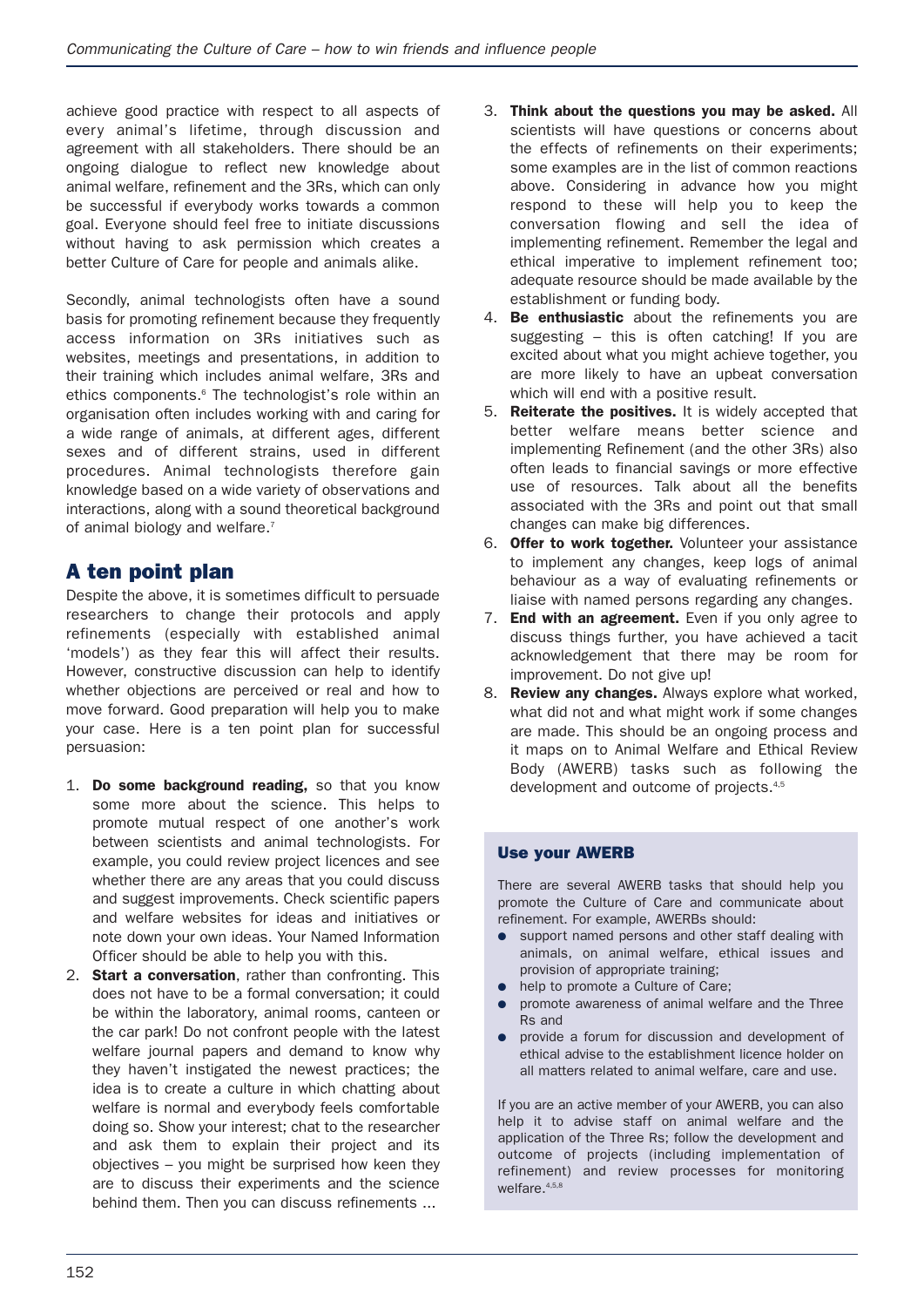- 9. **Feedback** to colleagues who have had an input, as well as to a wider audience.
- 10. **Suggest that your establishment offers incentives to implement the 3Rs.** The AWERB could be a good forum to put this forward (see box). Incentives could include funding attendance at a relevant conference, peer recognition or a cash prize. Different people are motivated by different rewards; scientists may be more motivated by the opportunity to produce a poster or publish a paper on their initiative. Producing papers or posters is also a good idea to promote mutual respect and sharing of ideas, as everyone can collaborate on these.

The overarching concepts are that it is highly beneficial for animal technologists to positively engage scientists in the 3Rs and your interactions with scientists should not be seen as something negative or that happens only when there is a problem. For example, when there are new starters, make sure you can take some time to show them around the facility and let them know that the animal care team is available to help and advise them. It is also important to communicate with animal care staff and explain to them the reasons for refinements to non-regulated activities such as cage cleaning or animal handling. People are often asked to use techniques and equipment without any background explanation, so they proceed without thinking about why they are doing things that way or whether further refinements might be possible.

Whoever you are speaking with, beginning with a positive interaction, e.g. by praising people for good practice, can then make it easier to persuade them to try further refinements. For example, you could start a conversation on a topic such as the length of time animals are in warming cabinets or why a particular needle size is being used, explaining the impact on the animals and saying how positive it is to see good practice. You could discuss alternative approaches, or just tell them about new initiatives you have seen on websites or at meetings. If this is done often enough, it becomes normal to discuss the 3Rs and animal welfare; this can be achieved at all levels and with all job roles. A further benefit of making such discussions normal working practice is that any concerns are likely to arise in discussions between colleagues, making it more likely that any issues will be dealt with before they escalate.

## **Beyond conversations**

Another way of communicating positively is to create a newsletter that goes out regularly to all licence holders and unit staff, with updates on available training, new equipment, new members of staff and any particular expertise they have, meetings such as the AWERB and external meetings. The newsletter can also include links to internal and external resources and initiatives relating to animal welfare and the3Rs, with relevant contact details.

Creating posters is another option for communication, for example setting out information about the species housed in each room with good practice for diet, light cycles, enrichment, social housing and temperature etc. (Figure  $1$ ),\* or reminding people to check their project licences and local good practice for dosing and blood sampling.



Figure 1. Poster showing a healthy rabbit. Legend: Poster by Mark Hasler, UCB

You could also produce posters depicting healthy animals, stating 'I am healthy' with some positive images. These can also be used to check and assess the welfare of experimental animals, as sometimes scientists forget what a healthy animal looks like because they are used to dealing with sick animals! Changing the posters regularly will help to keep people interested.

# **A practical example**

Table 1 sets out how good communications and team work enabled significant progress with both developing an establishment's Culture of Care and refining the collagen-induced arthritis (CIA) and collagen antibodyinduced (CAIA) mouse model of rheumatoid arthritis.

–––––––––––––––––––––––––––––––––––––––––––––––––––––

<sup>\*</sup> This information is also useful with respect to reporting experimental results according to the ARRIVE guidelines; **nc3rs.org.uk/ARRIVE**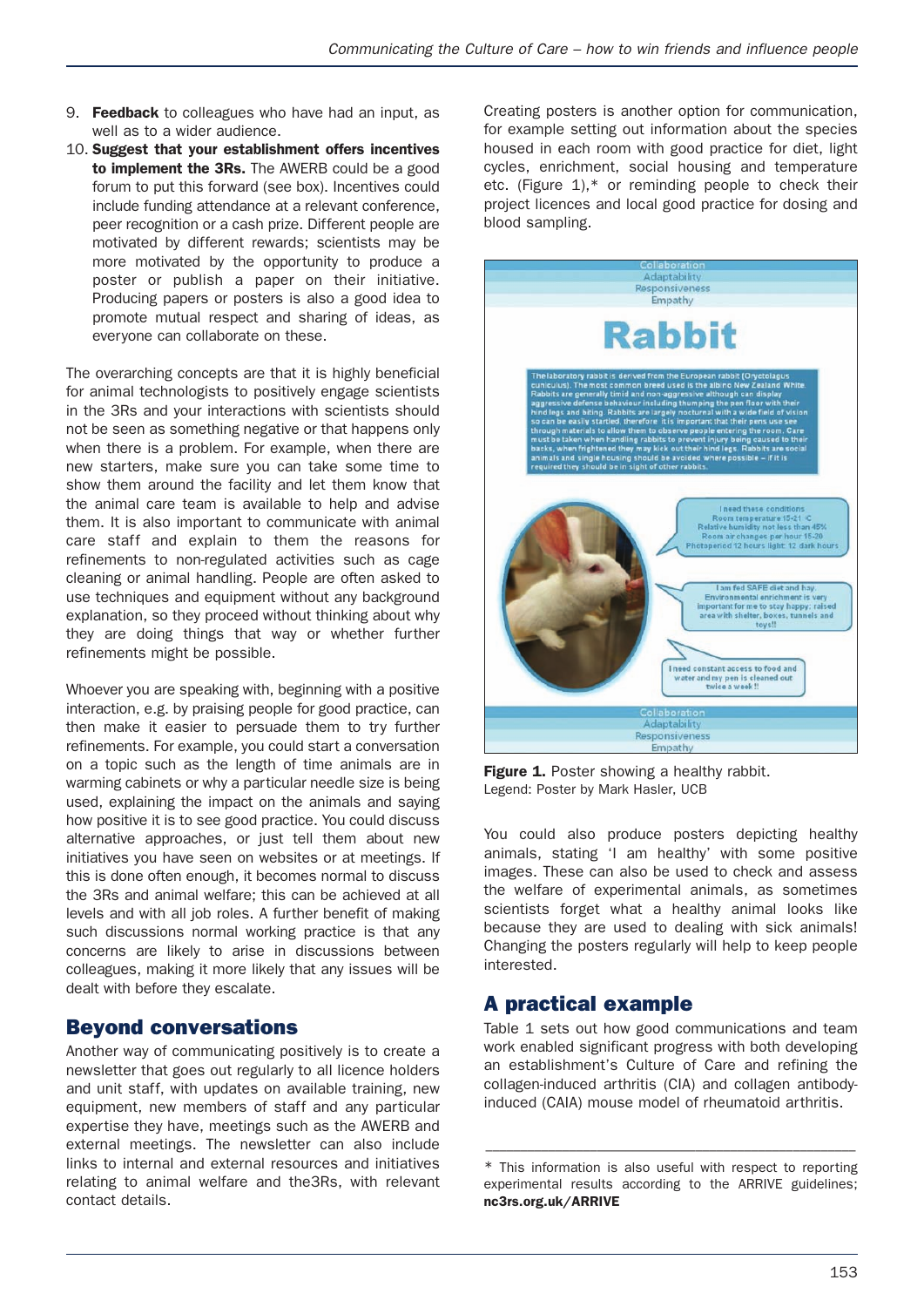| <b>Refinement</b>                                                                                                                                                                                                                                                                                                                                                                                                                                                                                                                                                                                                                                                                                                                         | <b>Outcome of review</b>                                                                                                                                                                                                                                                                                                                                                                                                                                                                                                              |
|-------------------------------------------------------------------------------------------------------------------------------------------------------------------------------------------------------------------------------------------------------------------------------------------------------------------------------------------------------------------------------------------------------------------------------------------------------------------------------------------------------------------------------------------------------------------------------------------------------------------------------------------------------------------------------------------------------------------------------------------|---------------------------------------------------------------------------------------------------------------------------------------------------------------------------------------------------------------------------------------------------------------------------------------------------------------------------------------------------------------------------------------------------------------------------------------------------------------------------------------------------------------------------------------|
| DBA/1 male mice were used for the CIA protocol which is quite an<br>aggressive strain. We found that keeping the mice in the facility one month<br>before the start of the experiment increased the incidence of rheumatoid<br>arthritis (which was probably an immunological effect) but also increased<br>fighting. The increased aggression was a concern and could have had the<br>opposite effect on disease uptake due to stress. After discussion with the<br>scientist, we tried different approaches to reduce fighting. Working together,<br>and communicating regularly, we introduced:<br>The number of animals per cage was reduced to 5, after ensuring that                                                                | When the numbers per cage were reduced and wheels were added, disease<br>uptake was slightly improved, fighting was reduced, fewer animals had to be<br>separated and experimental groups remained constant, leading to less<br>variability. This did not take any more time, and the only financial outlay was<br>the wheels and houses which are re-used. Both the scientist and the NACWO<br>were content with the situation.<br>The outcome of the 'males vs. females' study was inconclusive and more<br>work is needed on this. |
| this was appropriate for experimental group sizes. The animals were less<br>likely to form separate groups and fight for dominance. We also put two<br>houses in the cage, so in the case of any aggression they would have<br>separate areas within the cage or would not guard the house.<br>We also put wheels within the cage, finding that the animals would<br>expend energy on wheel running rather than each other!<br>A study to see whether we could use females. This would reduce the<br>problems with aggression but all historic data and other labs use males.<br>We aimed to evaluate responses in males and females, in the hope that<br>there were no significant differences so we could use females in the<br>future. |                                                                                                                                                                                                                                                                                                                                                                                                                                                                                                                                       |
| The injection site at the base of the tail became a concern, as the adjuvant<br>often caused ulceration or sores on this very thin piece of skin. Discussion<br>with the scientist about moving injection sites revealed concerns about<br>moving away from sites near the draining lymph nodes, in case this resulted<br>in less disease. So, in each further study, the injection sites were moved<br>slightly further away from the base of the tail towards the flanks while<br>monitoring the disease incidence.                                                                                                                                                                                                                     | The scientist and NACWO were happy with the injection sites. Using the new<br>sites took no more time, the disease incidence stayed the same,<br>complications at injection sites were reduced and we have only needed to<br>humanely kill very few animals due to ulceration.                                                                                                                                                                                                                                                        |
| Next, we found that animal models which relied on an observational scoring<br>system, such as CIA, could be liable to bias if the experiment was scored by<br>a person who had an interest in the outcome. As a result we decided to use<br>animal technologists to score the animals daily, or to check the scientists'<br>scores twice a week. The techs worked closely with the scientists for a few<br>weeks until everybody was satisfied that they were scoring the animals in the<br>same way. The animal technologists then took over scoring and passed the<br>results to the scientists.                                                                                                                                        | Everybody was content with this approach, which gave more involvement to<br>animal technologists, freed up the scientists' time and hopefully reduced any<br>bias.                                                                                                                                                                                                                                                                                                                                                                    |
| It was then noticed that some animals were scratching around their injection<br>sites and causing ulceration. We consulted with the scientist and the NVS,<br>who recommended the use of EMLA local anaesthetic cream to relieve the<br>symptoms. The scratching stopped!                                                                                                                                                                                                                                                                                                                                                                                                                                                                 | Fewer animals developed ulceration and had to be euthanased, therefore<br>overall experimental numbers were reduced.                                                                                                                                                                                                                                                                                                                                                                                                                  |
| Animals developing rheumatoid arthritis were still eating less food and losing<br>weight. We therefore started to supplement their food with more palatable or<br>favourable treats before estimated disease onset. This was discussed with<br>the scientist and agreement was reached on what we both would be happy<br>with. We put more palatable food (Nutella® and wet mash), sunflower seeds,<br>and orange segments on the cage floor, with longer nozzles on the water<br>bottles so the animals did not have to reach up so much.                                                                                                                                                                                                | There was no impact on the disease process, no animals were euthanased<br>for weight loss and we were able to reduce endpoints from 20% to 15%<br>(although we rarely see weight loss of more than 5%).                                                                                                                                                                                                                                                                                                                               |
| In the light of the above improvements, we could then review the welfare<br>scoring sheet and reduce humane endpoints, include the Mouse Grimace<br>Scale (MGS) and score cumulative suffering. The score sheets for CIA and<br>CAIA were differentiated, as we found the disease symptoms were different<br>and this needed to be captured, and new endpoints added, for CAIA.                                                                                                                                                                                                                                                                                                                                                           | Refining the scoring sheets reduced endpoints and enabled the introduction<br>of new scoring parameters e.g. the MGS.                                                                                                                                                                                                                                                                                                                                                                                                                 |
| Next, a literature review suggested that the antibody cocktail amounts for the<br>induction of CAIA produced a disease profile that was more severe than was<br>actually needed to study drug efficacy. The project and personal licence<br>holders worked together to titrate the antibody to a level that gave a less<br>severe outcome for the animals.                                                                                                                                                                                                                                                                                                                                                                                | Refining the protocol enabled an efficacious animal model, where very few<br>animals reached the endpoints which meant reductions in both animal<br>numbers and suffering.                                                                                                                                                                                                                                                                                                                                                            |
| Immediately after the CAIA challenge with lipopolysaccharide (LPS),<br>difficulties were encountered with blood sampling due to transient effects of<br>LPS. This was noted by the NACWO, who asked whether the blood volumes<br>for PK profiling could be reduced. The licence holder investigated this with<br>other departments and it was agreed to reduce the volumes.                                                                                                                                                                                                                                                                                                                                                               | The impact on the animals was reduced and the procedure became easier<br>for the personal licence holder.                                                                                                                                                                                                                                                                                                                                                                                                                             |
| We discussed and trialled different analgesics, with an on-going process to<br>try and quantify or measure success.                                                                                                                                                                                                                                                                                                                                                                                                                                                                                                                                                                                                                       | We have successfully used analgesics in drinking water in some studies, <sup>1</sup><br>which has enabled us to alleviate pain without handling the animals (and has<br>not compromised the science). Work to evaluate the effectiveness of<br>different analgesics, using a battery of different techniques including the<br>MGS, is ongoing.                                                                                                                                                                                        |
| The most recent refinement is the introduction of Vetbed <sup>®</sup> to restrain animals<br>with swollen paws.                                                                                                                                                                                                                                                                                                                                                                                                                                                                                                                                                                                                                           | It is much easier to handle animals, presumably because it is less painful for<br>them. We now use Vetbed® when training staff to handle animals.                                                                                                                                                                                                                                                                                                                                                                                     |

Table 1. Step by step refinement of rheumatoid arthritis studies.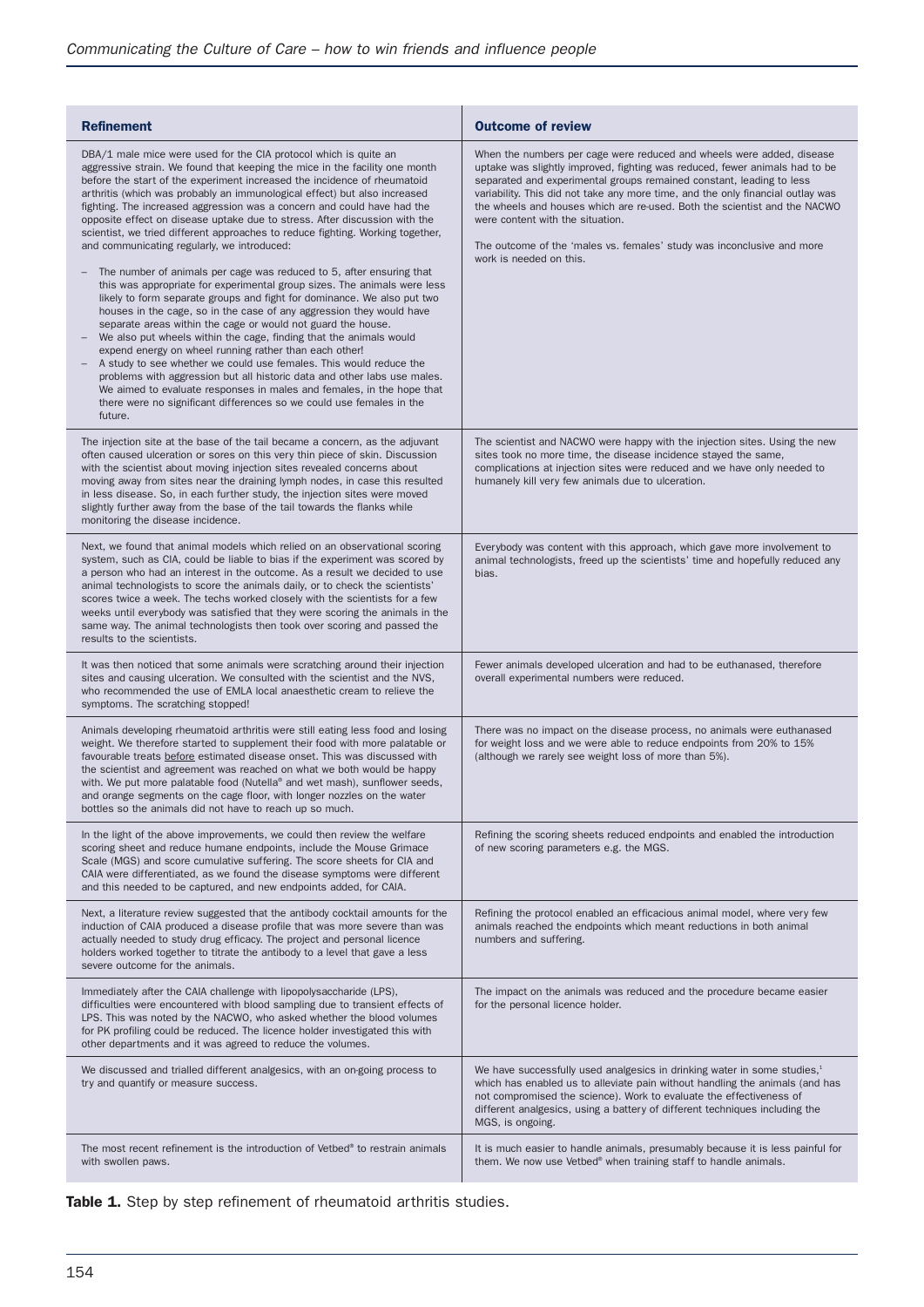This was a well-established model that had been running for a number of years and there was resistance to change any part of the protocol, or how the animals were cared for, in case this changed the disease process. So, we suggested implementing refinements in steps and reviewing each change. Introducing small changes in this way has had a big impact on the procedures themselves, reducing numbers and severity and improving the science.<sup>9</sup> The process of researching, considering and implementing refinements has evolved so that it now includes all parties; the Named Animal Care and Welfare Officer (NACWO), Named Veterinary Surgeon (NVS), project and personal licence holders, animal technologists and care staff. As the researchers could see the benefits to their science over time, they began to suggest further improvements and refinements, especially when it became clear that most of the refinements had no cost or time implications and actually made the experiments easier.

It became a normal process to discuss and follow the refinements on a daily basis until everybody was happy with the refined protocols. Along with the positive outcome for the animals, in terms of reduced severity, the process has had a positive effect on everybody that has been involved. Some positive outcomes are:

- 1. Two internal 3Rs prizes have been won.
- 2. A poster was presented at the Laboratory Animal Science Association annual congress.
- 3. A scientist and the Facility Manager/NACWO/ Named Training and Competency Officer (NTCO) jointly presented a talk at the RSPCA/Universities Federation for Animal Welfare (UFAW) Rodent Welfare Meeting.<sup>10</sup>
- 4. Participation in an Expert Working Group on refining rheumatoid arthritis research, $<sup>1</sup>$  which also led to</sup> collaboration between academic and industry scientists with respect to refinement.
- 5. A talk was presented at the international meeting on reducing severe suffering convened by the RSPCA in 2016.

All of the above have assisted in career development and these examples can be used as a 'carrot' when discussing other models with other scientists.

# **Conclusions and action points**

So-called 'soft skills', such as communication skills, assertiveness and the ability to build relationships, are essential for animal technologists who want to help build their establishment's Culture of Care and promote the 3Rs, including Refinement. However, little if any training in these skills is routinely provided for animal technologists or other people who are critical to the Culture of Care such as AWERB members.<sup>11</sup> We hope this paper provides some encouragement and useful tips for those who want to have more of an

influence at their establishment and elsewhere and suggest the actions below as a starting point.

- be confident in your knowledge base, connections and training
- ... or if you are not, talk to a sympathetic senior colleague (such as a NACWO) about how you could work on these
- set yourself a goal of getting to know more of the researchers at your facility and more about what they do
- try out the ten point plan next time you want to promote refinement (or the other two of the 3Rs)
- use the AWERB to support you and consider becoming more involved – see reference 8
- think about other ways of communicating and creating a positive atmosphere, such as posters and newsletters
- tell us what kind of training you would find helpful, with respect to the 'soft skills' listed above – you can email **research.animals@rspca.org.uk** – and raise this at your establishment also, for example via the AWERB or the NTCO.

## **References**

All URLs last viewed 5 October 2016

- <sup>1</sup> **Hawkins, P., Armstrong, R., Boden, T., Garside, P., Knight, K., Lilley, E., Seed, M., Wilkinson, M.** and **Williams, R.O.** (2015). Applying refinement to the use of mice and rats in rheumatoid arthritis research. *Inflammopharmacology,* 23: 131-150.
- Halvorson, H.G. (2011). Explained: why we don't like change. *The Huffington Post* (US edition): **tinyurl.com/ zm3khhq**
- <sup>3</sup> See the Nuffield Council on Bioethics work on the culture of scientific research in the UK – **nuffieldbioethics.org/ project/research-culture/** has a useful summary of its findings.
- <sup>4</sup> **Home Office.** (2014). *Guidance on the Operation of the Animals (Scientific Procedures) Act 1986.* Her Majesty's Stationery Office, London.
- <sup>5</sup> **RSPCA** and **LASA.** (2015). *Guiding Principles on Good Practice for Animal Welfare and Ethical Review Bodies, 3rd edn.* **tinyurl.com/RSPCA-LASA-AWERB**
- Hawkins, P. (2013). Discussion paper: Reducing severe suffering. *Animal Technology and Welfare* 12(2): 87-91.
- <sup>7</sup> **LASA, LAVA** and **IAT.** (2016). *Guiding Principles for Named Training and Competency Officers (NTCO), Named Information Officers (NIO) and Home Office Liaison Contacts (HOLC) working under the Animals (Scientific Procedures) Act 1986.* Download at: www.lasa.co.uk/ publications/
- <sup>8</sup> **Hawkins, P., Farmer, A.-M.** and **Woodley, S.** (2015). How to become involved with the Animal Welfare and Ethical Review Body (AWERB) – report of a workshop held at the 2015 IAT Congress. *Animal Technology and Welfare* 14(3): 165-169.
- <sup>9</sup> **Lilley, E.** and **Jennings, M.** (2013). Refinement Lessons from the 2012 Olympics. *PiLAS* August 2013: **pilas.org.uk/ refinement-lessons-from-the-2012-olympics/**